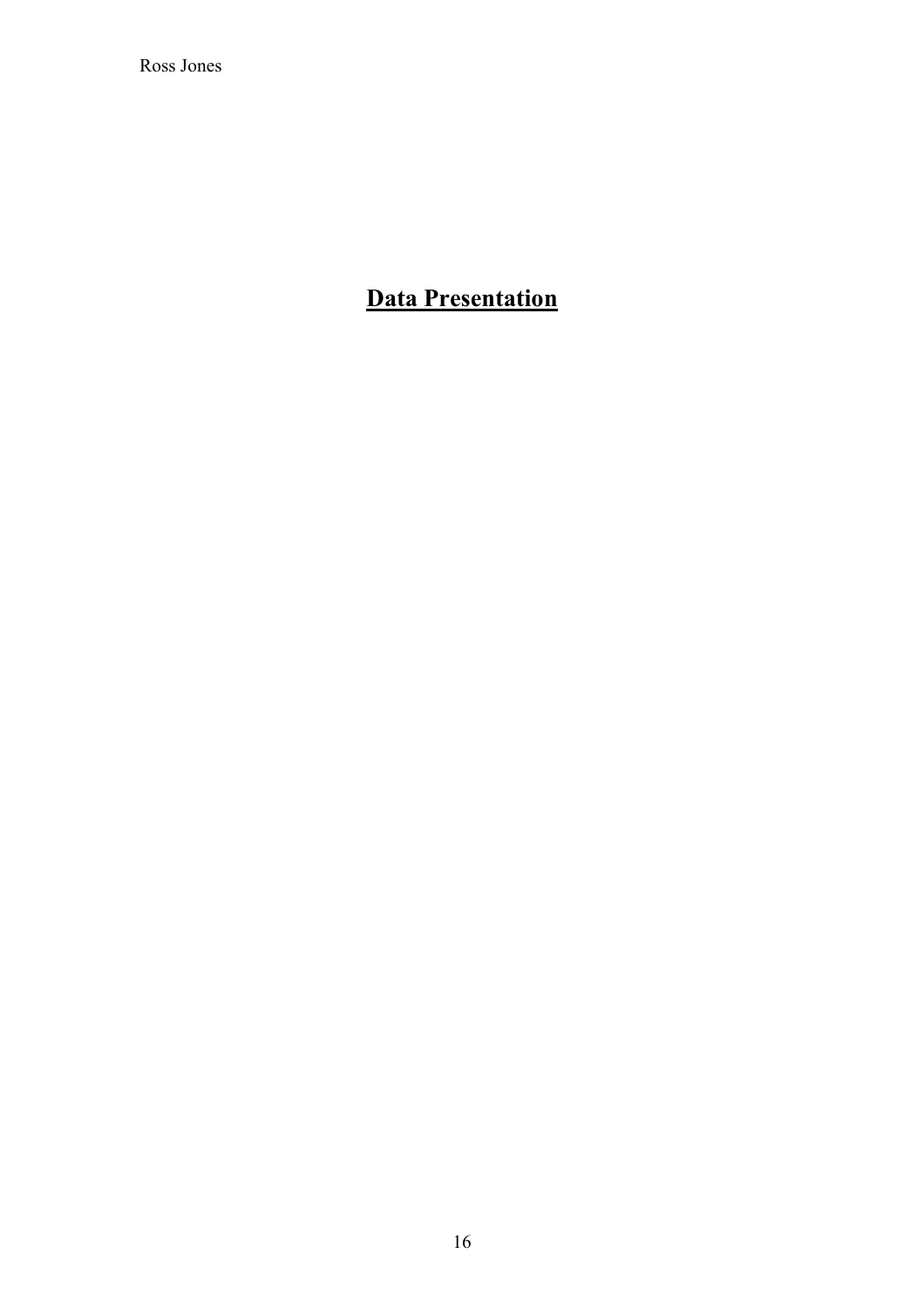In this section of my coursework I am going to present the collected data which I specified in The Methodology. I will also illustrate both good residential quality and  $\dot{b}$ ad.

**1. Residential Decay** – the highlighted red criteria illustrates the recorded results for the results.

## <u>Site 1</u>

|                         | Much | Some | Little | None |
|-------------------------|------|------|--------|------|
| Deterioration of walls  |      |      |        |      |
| Part Peeling            |      |      |        |      |
| Broken glass in windows |      |      |        |      |
| Structural damage       |      |      |        |      |
| Rotting timber          |      |      |        |      |
| Broken gutters etc      |      |      |        |      |

### <u>Site 2</u>

|                         | Much | Some | Little | None |
|-------------------------|------|------|--------|------|
| Deterioration of walls  |      |      |        |      |
| Part Peeling            |      |      |        |      |
| Broken glass in windows |      |      |        |      |
| Structural damage       |      |      |        |      |
| Rotting timber          |      |      |        |      |
| Broken gutters etc      |      |      |        |      |

# <u>Site 3</u>

|                         | Much | Some | Little | None |
|-------------------------|------|------|--------|------|
| Deterioration of walls  |      |      |        | 5    |
| Part Peeling            |      |      |        |      |
| Broken glass in windows |      |      |        |      |
| Structural damage       |      |      |        |      |
| Rotting timber          |      |      |        |      |
| Broken gutters etc      |      |      |        |      |

# <u>Site 4</u>

|                         | Much | Some | Little | None |
|-------------------------|------|------|--------|------|
| Deterioration of walls  |      |      |        |      |
| Part Peeling            |      |      |        |      |
| Broken glass in windows |      |      |        |      |
| Structural damage       |      |      |        |      |
| Rotting timber          |      |      |        |      |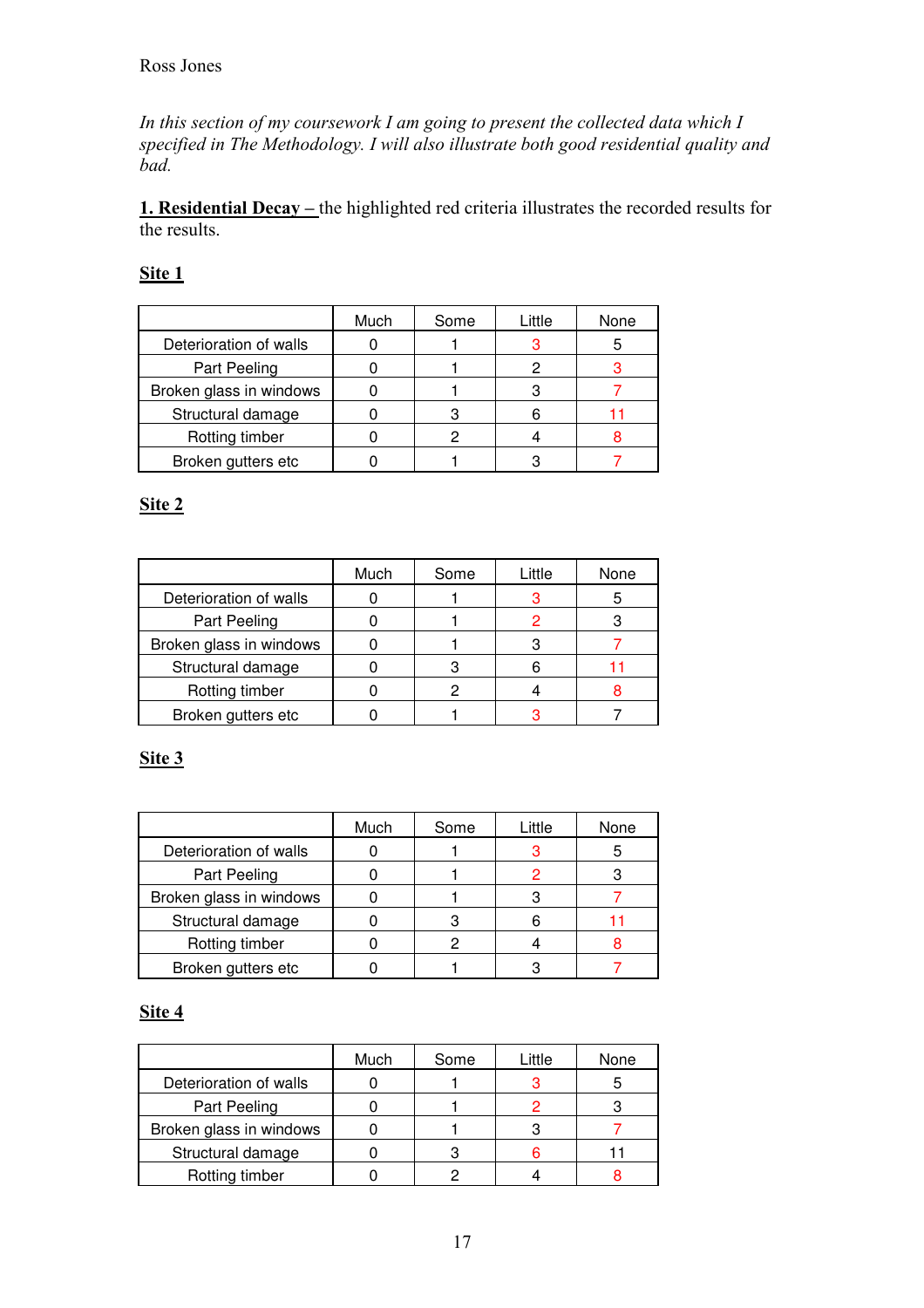#### Ross Jones

| Broken gutters etc |  |  |
|--------------------|--|--|
|                    |  |  |

#### Site 5

|                         | Much | Some | Little | None |
|-------------------------|------|------|--------|------|
| Deterioration of walls  |      |      |        |      |
| Part Peeling            |      |      |        |      |
| Broken glass in windows |      |      |        |      |
| Structural damage       |      |      |        |      |
| Rotting timber          |      |      |        |      |
| Broken gutters etc      |      |      |        |      |

#### Site 6

|                         | Much | Some | Little | None |
|-------------------------|------|------|--------|------|
| Deterioration of walls  |      |      |        |      |
| Part Peeling            |      |      |        |      |
| Broken glass in windows |      |      |        |      |
| Structural damage       |      |      |        |      |
| Rotting timber          |      |      |        |      |
| Broken gutters etc      |      |      |        |      |

#### <u>Site 7</u>

|                         | Much | Some | Little | None |
|-------------------------|------|------|--------|------|
| Deterioration of walls  |      |      |        |      |
| Part Peeling            |      |      |        |      |
| Broken glass in windows |      |      |        |      |
| Structural damage       |      |      |        |      |
| Rotting timber          |      |      |        |      |
| Broken gutters etc      |      |      |        |      |

#### Site 8

|                         | Much | Some | Little | None |
|-------------------------|------|------|--------|------|
| Deterioration of walls  |      |      |        |      |
| Part Peeling            |      |      |        |      |
| Broken glass in windows |      |      |        |      |
| Structural damage       |      |      |        |      |
| Rotting timber          |      |      |        |      |
| Broken gutters etc      |      |      |        |      |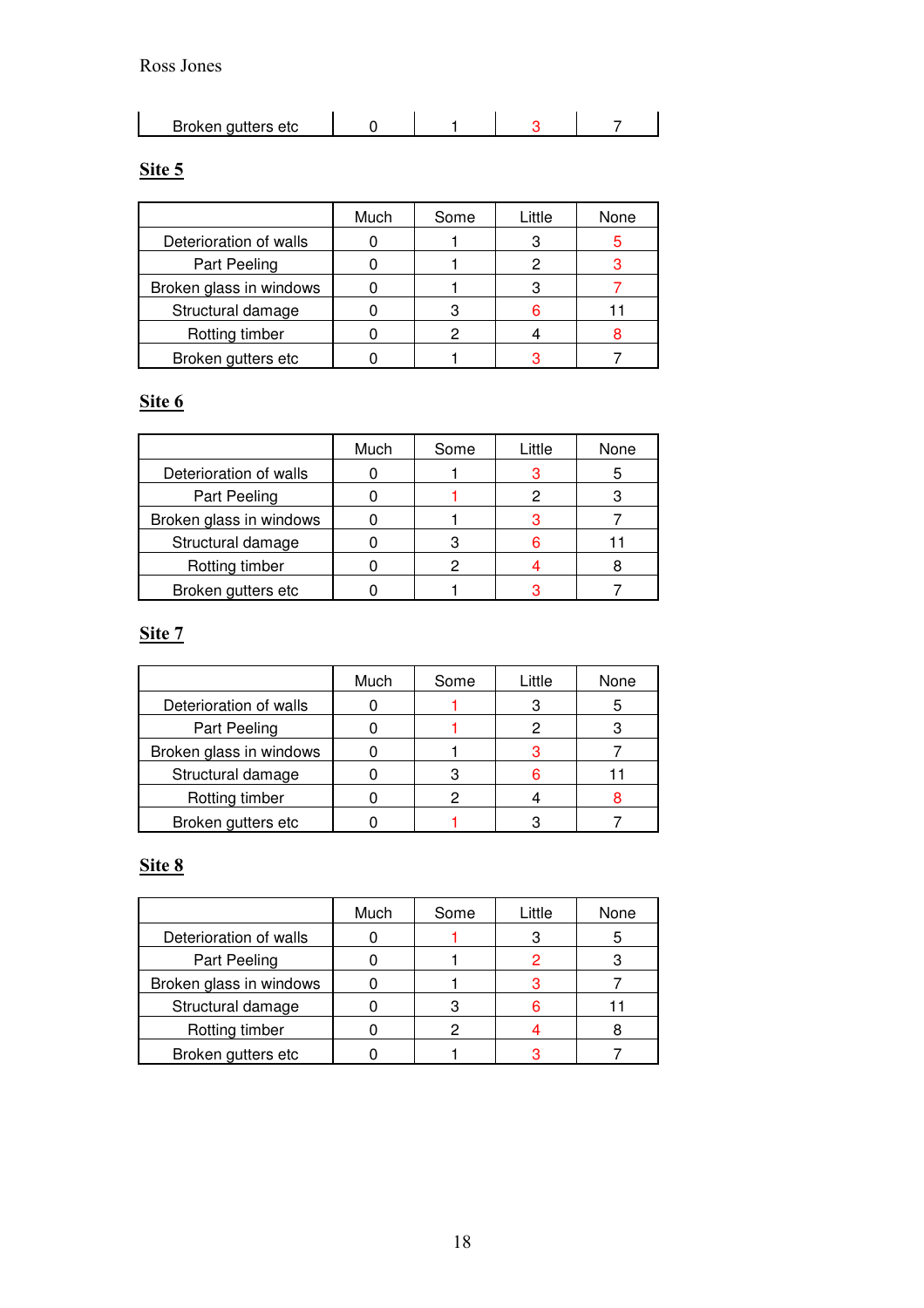# <u>Site 9</u>

|                         | Much | Some | Little | None |
|-------------------------|------|------|--------|------|
| Deterioration of walls  |      |      |        | 5    |
| Part Peeling            |      |      |        |      |
| Broken glass in windows |      |      |        |      |
| Structural damage       |      |      |        |      |
| Rotting timber          |      |      |        |      |
| Broken gutters etc      |      |      |        |      |

## <u>Site 10</u>

|                         | Much | Some | Little | None |
|-------------------------|------|------|--------|------|
| Deterioration of walls  |      |      |        |      |
| Part Peeling            |      |      |        |      |
| Broken glass in windows |      |      |        |      |
| Structural damage       |      |      |        |      |
| Rotting timber          |      |      |        |      |
| Broken gutters etc      |      |      |        |      |

## **Site Totals**

| site | site 2 | site 3 | site 4 | -<br>site 5 | site 6 | site 7 | site 8 | site 9 | 10<br>site |
|------|--------|--------|--------|-------------|--------|--------|--------|--------|------------|
| 39   | 38     | 38     | 29     | 32          | 20     | 20     | 19     | 14     | 14         |

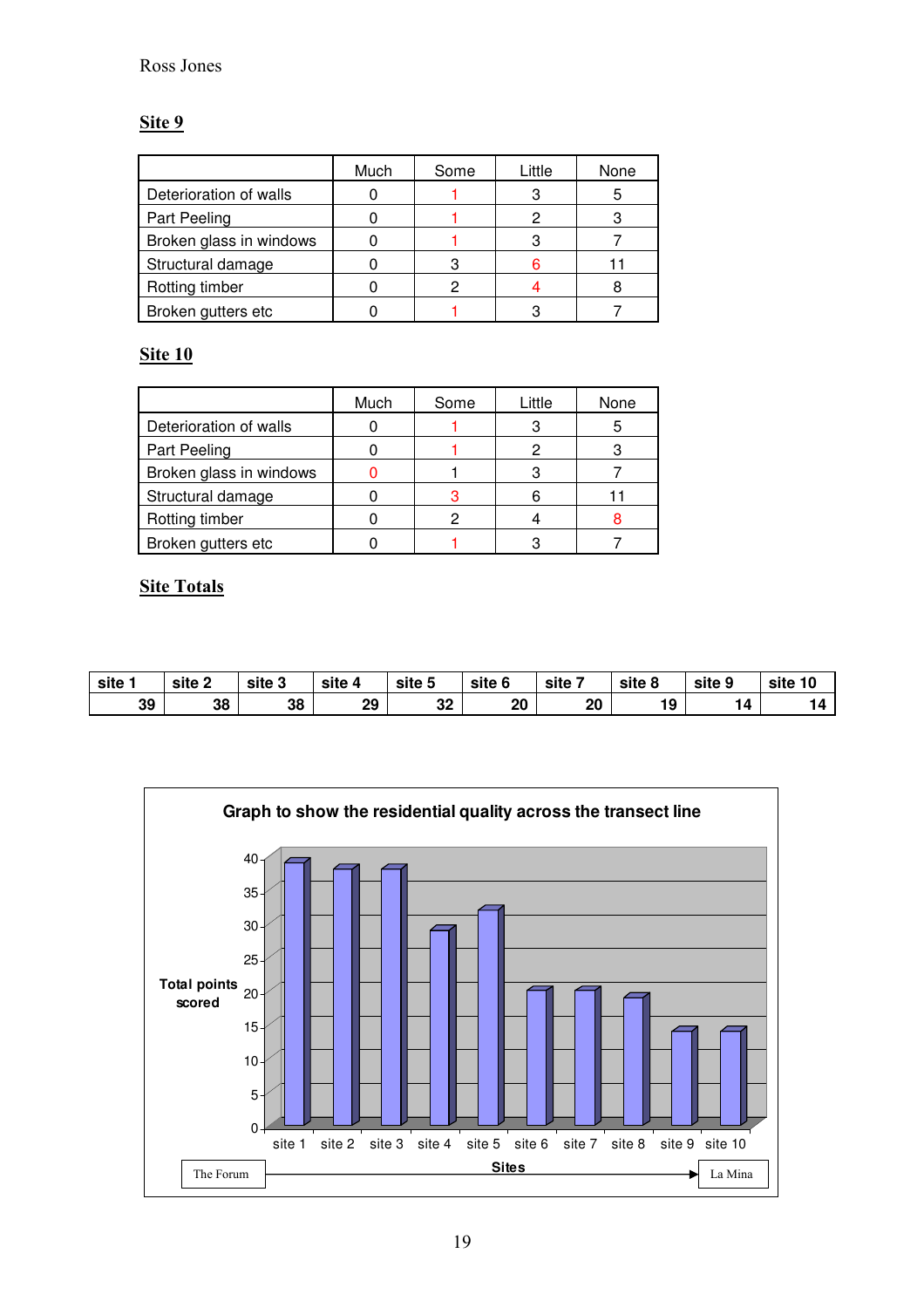The bar graph (above) compares the total points scored at each point along the transect line. The graph illustrates a negative correlation except for one main anomaly (site 5). We can see that the residential quality in the area decreases with relative distance from The Forum.



## Image of Zone 1 (high quality)



This is an image of the type of residences adjacent to The Forum This image is of the housing at zone 1. Compared with the housing in La Mina, this is luxury. This area scored almost full points, with the exception of some peeling paint on the exterior walls. This zone contrasts pointedly with the zones in La

# Image of Zone 5 (anomaly)

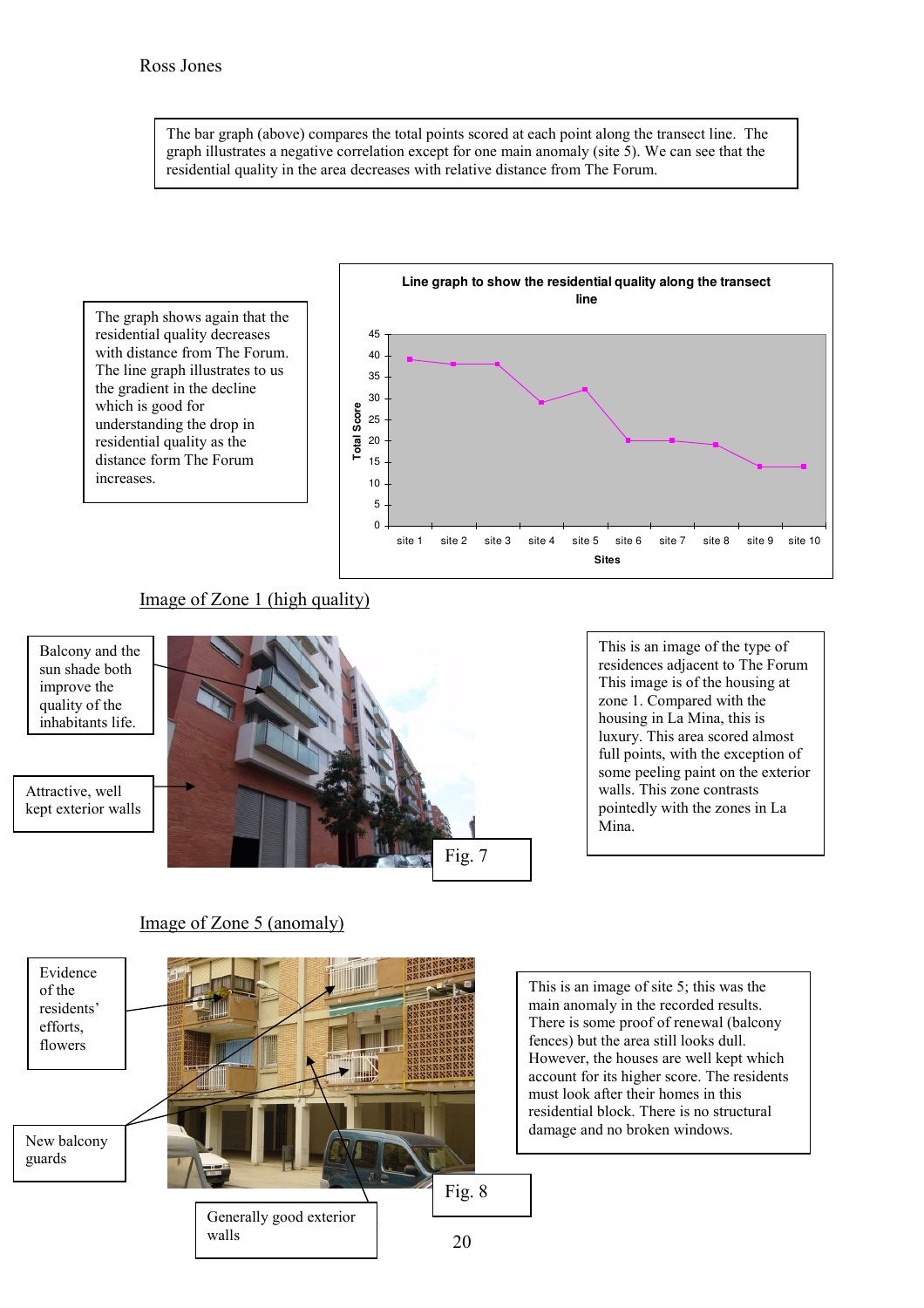#### Image of Zone 10 (lowest quality)

# Neglected<br>exterior, stained etc. extremely unattractive





This site is in contrast to the residence adjacent to The Forum. The apartment block exterior is extremely stained from years of neglect, there is also substantial vandalism, broken windows etc. This site is situated the furthest from The Forum; unsurprisingly it has the worst residential quality. However, the apartment block is waiting to be refurbished and renewed.

2. Environmental Quality – the highlighted red criteria illustrate the recorded results for the site.

# Site 1

| <b>Feature</b>                          | <b>Score</b> | <b>Feature</b>                                | <b>Score</b> |
|-----------------------------------------|--------------|-----------------------------------------------|--------------|
|                                         |              |                                               |              |
| <b>Landscape Quality</b>                |              | <b>Noise</b>                                  |              |
| trees and well-kept grassed spaces      | 8            | normal residential standard                   | 5            |
| few trees and/or un-kept grassed spaces | 4            | above residential standard - some noise       | 2            |
| no trees or grassed spaces              | 0            | main street standard - very noisy             | 0            |
|                                         |              |                                               |              |
| Derelict (waste) land                   |              | <b>Air Pollution</b>                          |              |
| none                                    | 10           | no offensive smells or obvious air pollution  | 10           |
| small area                              | 4            | offensive smells and/or obvious air pollution | 0            |
| large area                              | 0            |                                               |              |
|                                         |              |                                               |              |
| Litter/Vandalism                        |              | <b>Access to recreational amenities</b>       |              |
| no litter, no vandalism                 | 8            | nearby park visible                           | 4            |
| some litter and/or vandalism            | 4            | some street seating, but no park              | 2            |
| very untidy, much vandalism             | 0            | no street seating or park                     | $\mathbf{0}$ |
|                                         |              |                                               |              |
| <b>Industrial workshop premises</b>     |              | <b>Traffic flow</b>                           |              |
| all residential properties              | 10           | normal residential traffic                    | 6            |
| some workshops                          | 5            | above normal traffic                          | 3            |
| mainly industrial workshops             | 0            | heavy vehicles and lots of traffic            | 0            |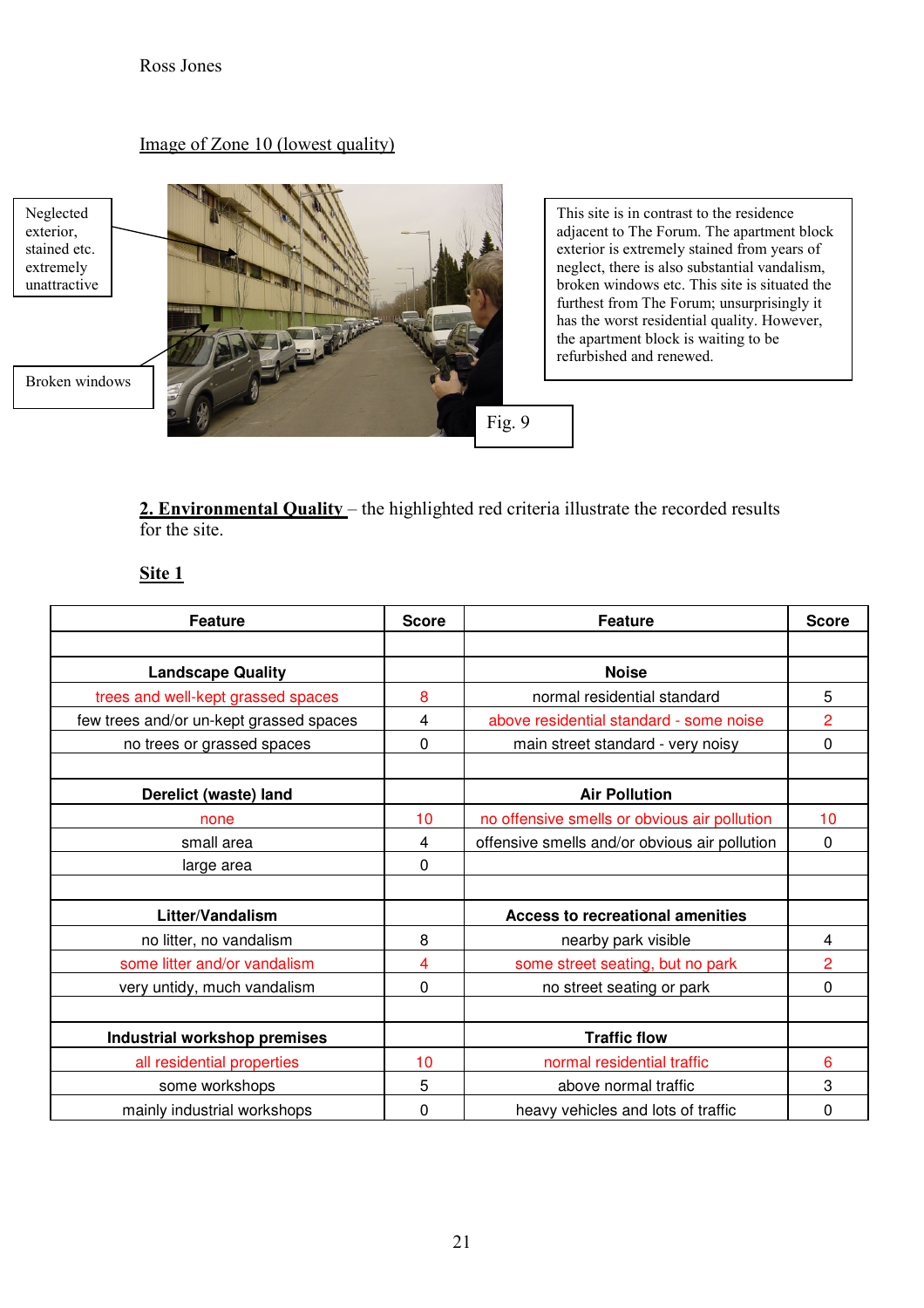## <u>Site 2</u>

| <b>Feature</b>                          | <b>Score</b> | <b>Feature</b>                                | <b>Score</b>   |
|-----------------------------------------|--------------|-----------------------------------------------|----------------|
|                                         |              |                                               |                |
| <b>Landscape Quality</b>                |              | <b>Noise</b>                                  |                |
| trees and well-kept grassed spaces      | 8            | normal residential standard                   | 5              |
| few trees and/or un-kept grassed spaces | 4            | above residential standard - some noise       | $\overline{2}$ |
| no trees or grassed spaces              | 0            | main street standard - very noisy             | 0              |
|                                         |              |                                               |                |
| Derelict (waste) land                   |              | <b>Air Pollution</b>                          |                |
| none                                    | 10           | no offensive smells or obvious air pollution  | 10             |
| small area                              | 4            | offensive smells and/or obvious air pollution | 0              |
| large area                              | 0            |                                               |                |
|                                         |              |                                               |                |
| Litter/Vandalism                        |              | <b>Access to recreational amenities</b>       |                |
| no litter, no vandalism                 | 8            | nearby park visible                           | 4              |
| some litter and/or vandalism            | 4            | some street seating, but no park              | $\overline{2}$ |
| very untidy, much vandalism             | 0            | no street seating or park                     | 0              |
|                                         |              |                                               |                |
| Industrial workshop premises            |              | <b>Traffic flow</b>                           |                |
| all residential properties              | 10           | normal residential traffic                    | 6              |
| some workshops                          | 5            | above normal traffic                          | 3              |
| mainly industrial workshops             | 0            | heavy vehicles and lots of traffic            | 0              |

# <u>Site 3</u>

| <b>Feature</b>                          | <b>Score</b> | <b>Feature</b>                                | <b>Score</b>   |
|-----------------------------------------|--------------|-----------------------------------------------|----------------|
|                                         |              |                                               |                |
| <b>Landscape Quality</b>                |              | <b>Noise</b>                                  |                |
| trees and well-kept grassed spaces      | 8            | normal residential standard                   | 5              |
| few trees and/or un-kept grassed spaces | 4            | above residential standard - some noise       | $\overline{2}$ |
| no trees or grassed spaces              | $\Omega$     | main street standard - very noisy             | $\mathbf{0}$   |
|                                         |              |                                               |                |
| Derelict (waste) land                   |              | <b>Air Pollution</b>                          |                |
| none                                    | 10           | no offensive smells or obvious air pollution  | 10             |
| small area                              | 4            | offensive smells and/or obvious air pollution | $\Omega$       |
| large area                              | 0            |                                               |                |
|                                         |              |                                               |                |
| Litter/Vandalism                        |              | <b>Access to recreational amenities</b>       |                |
| no litter, no vandalism                 | 8            | nearby park visible                           | 4              |
| some litter and/or vandalism            | 4            | some street seating, but no park              | 2              |
| very untidy, much vandalism             | 0            | no street seating or park                     | $\Omega$       |
|                                         |              |                                               |                |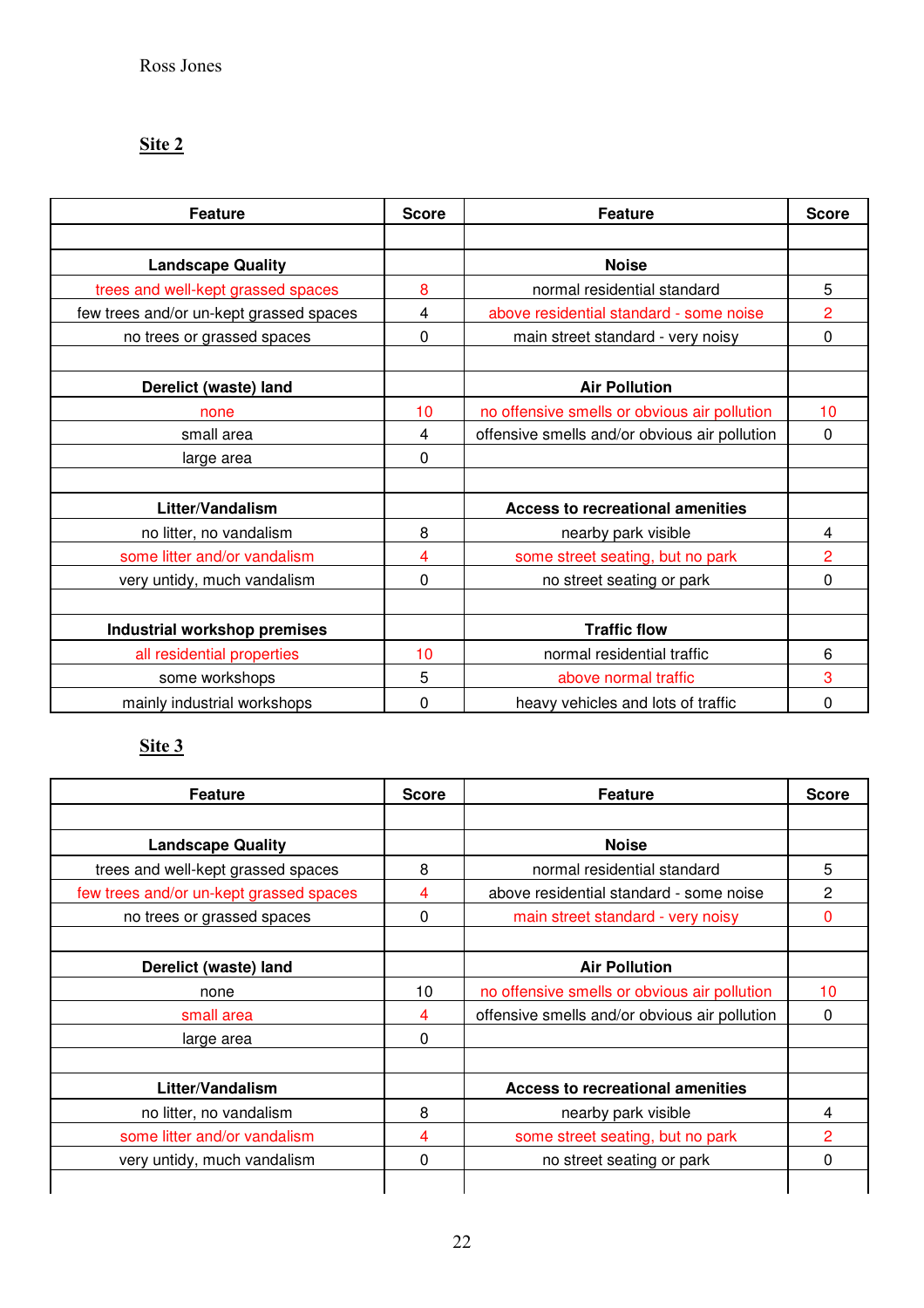| Industrial workshop premises |    | <b>Traffic flow</b>                |  |
|------------------------------|----|------------------------------------|--|
| all residential properties   | 10 | normal residential traffic         |  |
| some workshops               |    | above normal traffic               |  |
| mainly industrial workshops  |    | heavy vehicles and lots of traffic |  |

Site 4

| <b>Feature</b>                          | <b>Score</b> | <b>Feature</b>                                | <b>Score</b>   |
|-----------------------------------------|--------------|-----------------------------------------------|----------------|
|                                         |              |                                               |                |
| <b>Landscape Quality</b>                |              | <b>Noise</b>                                  |                |
| trees and well-kept grassed spaces      | 8            | normal residential standard                   | 5              |
| few trees and/or un-kept grassed spaces | 4            | above residential standard - some noise       | 2              |
| no trees or grassed spaces              | 0            | main street standard - very noisy             | 0              |
|                                         |              |                                               |                |
| Derelict (waste) land                   |              | <b>Air Pollution</b>                          |                |
| none                                    | 10           | no offensive smells or obvious air pollution  | 10             |
| small area                              | 4            | offensive smells and/or obvious air pollution | $\mathbf{0}$   |
| large area                              | 0            |                                               |                |
|                                         |              |                                               |                |
| Litter/Vandalism                        |              | <b>Access to recreational amenities</b>       |                |
| no litter, no vandalism                 | 8            | nearby park visible                           | 4              |
| some litter and/or vandalism            | 4            | some street seating, but no park              | $\overline{2}$ |
| very untidy, much vandalism             | 0            | no street seating or park                     | $\mathbf{0}$   |
|                                         |              |                                               |                |
| <b>Industrial workshop premises</b>     |              | <b>Traffic flow</b>                           |                |
| all residential properties              | 10           | normal residential traffic                    | 6              |
| some workshops                          | 5            | above normal traffic                          | 3              |
| mainly industrial workshops             | 0            | heavy vehicles and lots of traffic            | 0              |

### Site 5

| <b>Feature</b>                          | <b>Score</b> | <b>Feature</b>                                | <b>Score</b> |
|-----------------------------------------|--------------|-----------------------------------------------|--------------|
|                                         |              |                                               |              |
| <b>Landscape Quality</b>                |              | <b>Noise</b>                                  |              |
| trees and well-kept grassed spaces      | 8            | normal residential standard                   | 5            |
| few trees and/or un-kept grassed spaces | 4            | above residential standard - some noise       | 2            |
| no trees or grassed spaces              | 0            | main street standard - very noisy             |              |
|                                         |              |                                               |              |
| Derelict (waste) land                   |              | <b>Air Pollution</b>                          |              |
| none                                    | 10           | no offensive smells or obvious air pollution  | 10           |
| small area                              | 4            | offensive smells and/or obvious air pollution |              |
| large area                              | 0            |                                               |              |
|                                         |              |                                               |              |
| Litter/Vandalism                        |              | <b>Access to recreational amenities</b>       |              |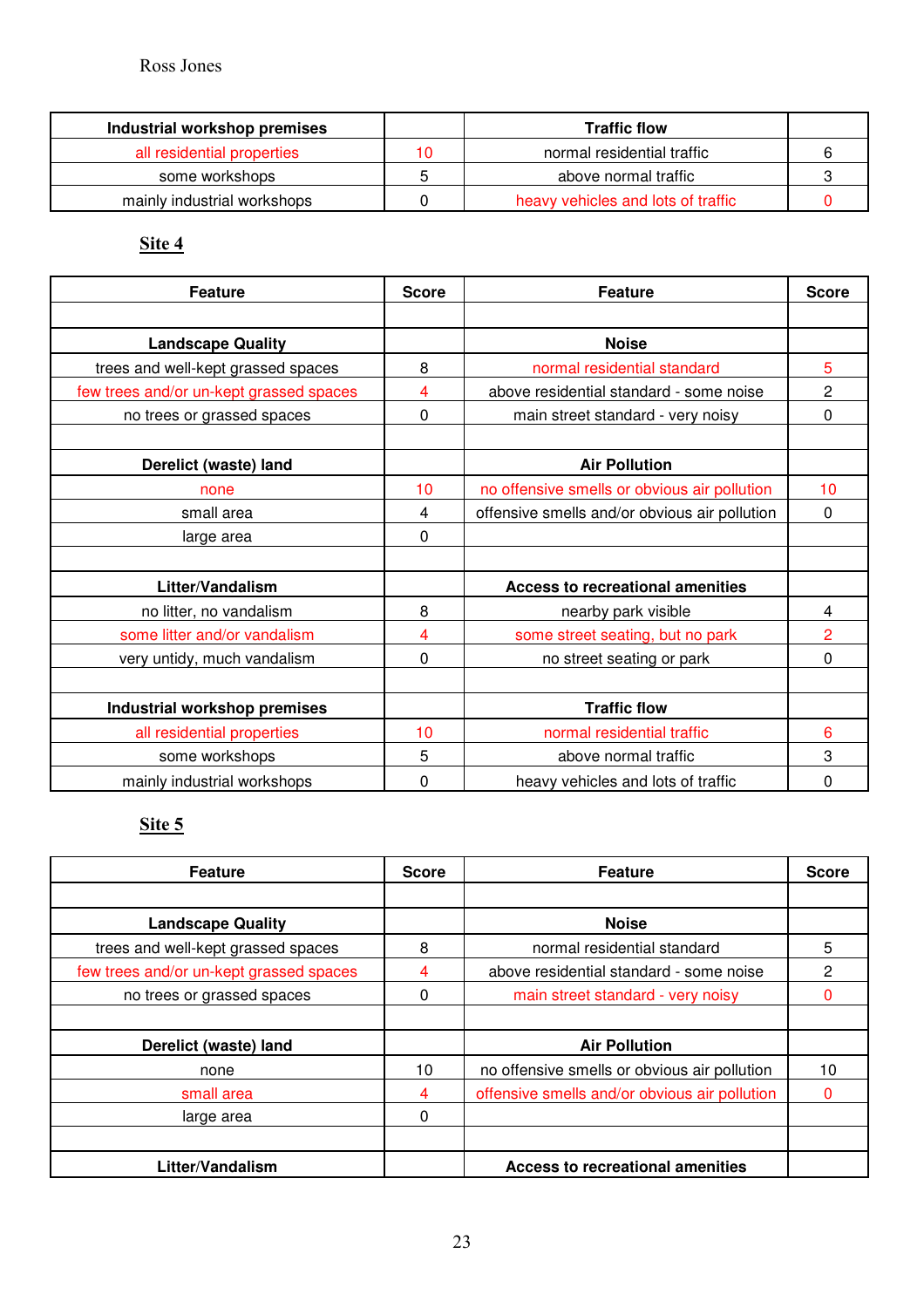|                              | 8  | nearby park visible              |  |
|------------------------------|----|----------------------------------|--|
| some litter and/or vandalism |    | some street seating, but no park |  |
| very untidy, much vandalism  |    | no street seating or park        |  |
|                              |    |                                  |  |
|                              |    |                                  |  |
| Industrial workshop premises |    | <b>Traffic flow</b>              |  |
| all residential properties   | 10 | normal residential traffic       |  |
| some workshops               | 5  | above normal traffic             |  |

# Site 6

| <b>Feature</b>                          | <b>Score</b> | <b>Feature</b>                                | <b>Score</b>   |
|-----------------------------------------|--------------|-----------------------------------------------|----------------|
|                                         |              |                                               |                |
| <b>Landscape Quality</b>                |              | <b>Noise</b>                                  |                |
| trees and well-kept grassed spaces      | 8            | normal residential standard                   | 5              |
| few trees and/or un-kept grassed spaces | 4            | above residential standard - some noise       | $\overline{c}$ |
| no trees or grassed spaces              | 0            | main street standard - very noisy             | 0              |
|                                         |              |                                               |                |
| Derelict (waste) land                   |              | <b>Air Pollution</b>                          |                |
| none                                    | 10           | no offensive smells or obvious air pollution  | 10             |
| small area                              | 4            | offensive smells and/or obvious air pollution | 0              |
| large area                              | 0            |                                               |                |
|                                         |              |                                               |                |
| Litter/Vandalism                        |              | <b>Access to recreational amenities</b>       |                |
| no litter, no vandalism                 | 8            | nearby park visible                           | 4              |
| some litter and/or vandalism            | 4            | some street seating, but no park              | 2              |
| very untidy, much vandalism             | 0            | no street seating or park                     | $\Omega$       |
|                                         |              |                                               |                |
| <b>Industrial workshop premises</b>     |              | <b>Traffic flow</b>                           |                |
| all residential properties              | 10           | normal residential traffic                    | 6              |
| some workshops                          | 5            | above normal traffic                          | 3              |
| mainly industrial workshops             | 0            | heavy vehicles and lots of traffic            | 0              |

# <u>Site 7</u>

| <b>Feature</b>                          | <b>Score</b> | <b>Feature</b>                               | <b>Score</b> |
|-----------------------------------------|--------------|----------------------------------------------|--------------|
|                                         |              |                                              |              |
| <b>Landscape Quality</b>                |              | <b>Noise</b>                                 |              |
| trees and well-kept grassed spaces      | 8            | normal residential standard                  | 5            |
| few trees and/or un-kept grassed spaces |              | above residential standard - some noise      |              |
| no trees or grassed spaces              |              | main street standard - very noisy            |              |
|                                         |              |                                              |              |
| Derelict (waste) land                   |              | <b>Air Pollution</b>                         |              |
| none                                    | 10           | no offensive smells or obvious air pollution |              |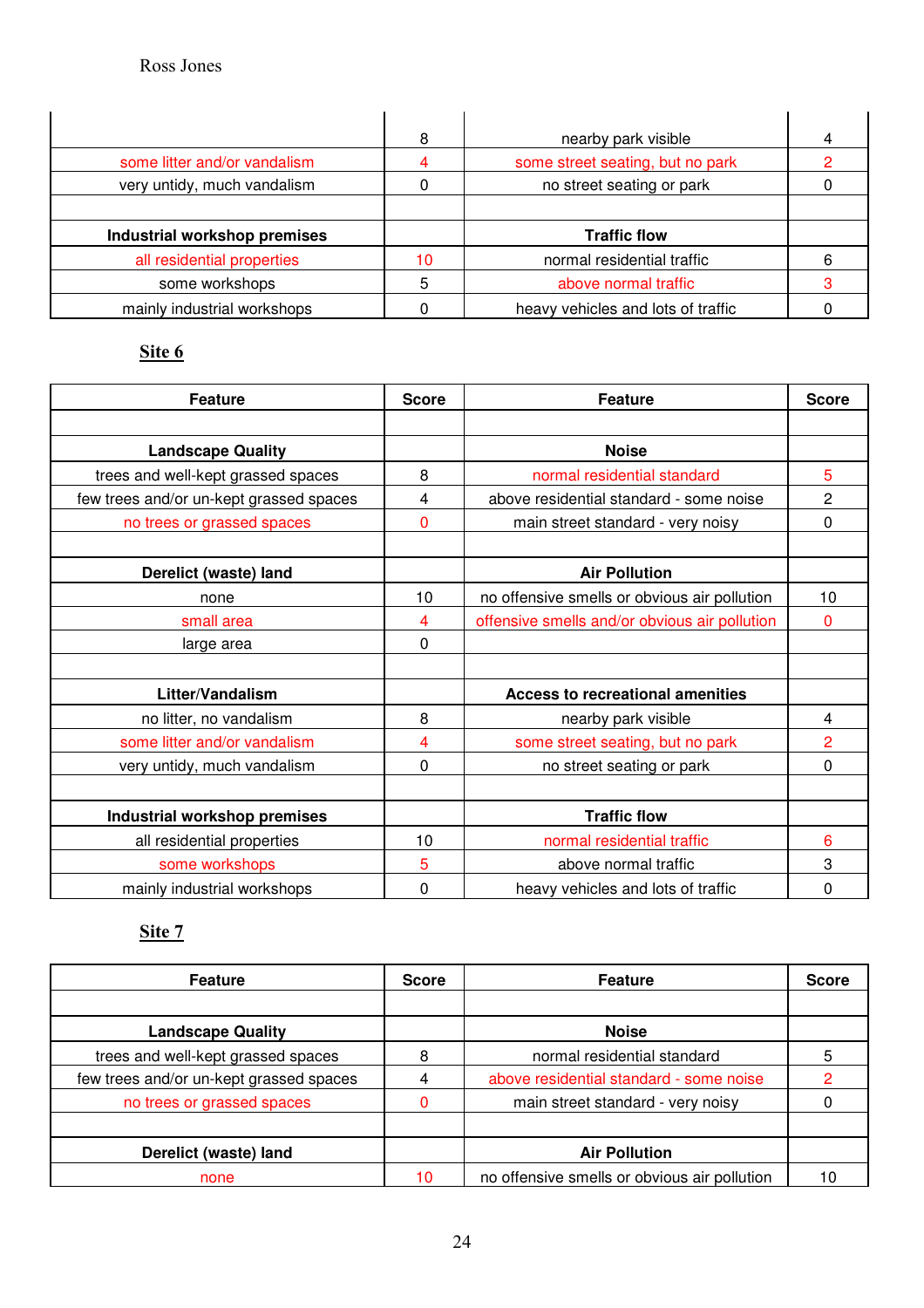| small area                   | 4  | offensive smells and/or obvious air pollution | O |
|------------------------------|----|-----------------------------------------------|---|
| large area                   | 0  |                                               |   |
|                              |    |                                               |   |
| Litter/Vandalism             |    | <b>Access to recreational amenities</b>       |   |
| no litter, no vandalism      | 8  | nearby park visible                           |   |
| some litter and/or vandalism | 4  | some street seating, but no park              | 2 |
| very untidy, much vandalism  | 0  | no street seating or park                     |   |
|                              |    |                                               |   |
| Industrial workshop premises |    | <b>Traffic flow</b>                           |   |
| all residential properties   | 10 | normal residential traffic                    | 6 |
| some workshops               | 5  | above normal traffic                          | 3 |
| mainly industrial workshops  | 0  | heavy vehicles and lots of traffic            |   |

## Site 8

| <b>Feature</b>                          | <b>Score</b> | <b>Feature</b>                                | <b>Score</b>   |
|-----------------------------------------|--------------|-----------------------------------------------|----------------|
|                                         |              |                                               |                |
| <b>Landscape Quality</b>                |              | <b>Noise</b>                                  |                |
| trees and well-kept grassed spaces      | 8            | normal residential standard                   | 5              |
| few trees and/or un-kept grassed spaces | 4            | above residential standard - some noise       | $\overline{2}$ |
| no trees or grassed spaces              | 0            | main street standard - very noisy             | 0              |
|                                         |              |                                               |                |
| Derelict (waste) land                   |              | <b>Air Pollution</b>                          |                |
| none                                    | 10           | no offensive smells or obvious air pollution  | 10             |
| small area                              | 4            | offensive smells and/or obvious air pollution | 0              |
| large area                              | 0            |                                               |                |
|                                         |              |                                               |                |
| Litter/Vandalism                        |              | <b>Access to recreational amenities</b>       |                |
| no litter, no vandalism                 | 8            | nearby park visible                           | 4              |
| some litter and/or vandalism            | 4            | some street seating, but no park              | 2              |
| very untidy, much vandalism             | 0            | no street seating or park                     | 0              |
|                                         |              |                                               |                |
| <b>Industrial workshop premises</b>     |              | <b>Traffic flow</b>                           |                |
| all residential properties              | 10           | normal residential traffic                    | 6              |
| some workshops                          | 5            | above normal traffic                          | 3              |
| mainly industrial workshops             | 0            | heavy vehicles and lots of traffic            | 0              |

# <u>Site 9</u>

| <b>Feature</b>                          | <b>Score</b> | <b>Feature</b>                          | <b>Score</b> |
|-----------------------------------------|--------------|-----------------------------------------|--------------|
|                                         |              |                                         |              |
| <b>Landscape Quality</b>                |              | <b>Noise</b>                            |              |
| trees and well-kept grassed spaces      |              | normal residential standard             |              |
| few trees and/or un-kept grassed spaces |              | above residential standard - some noise |              |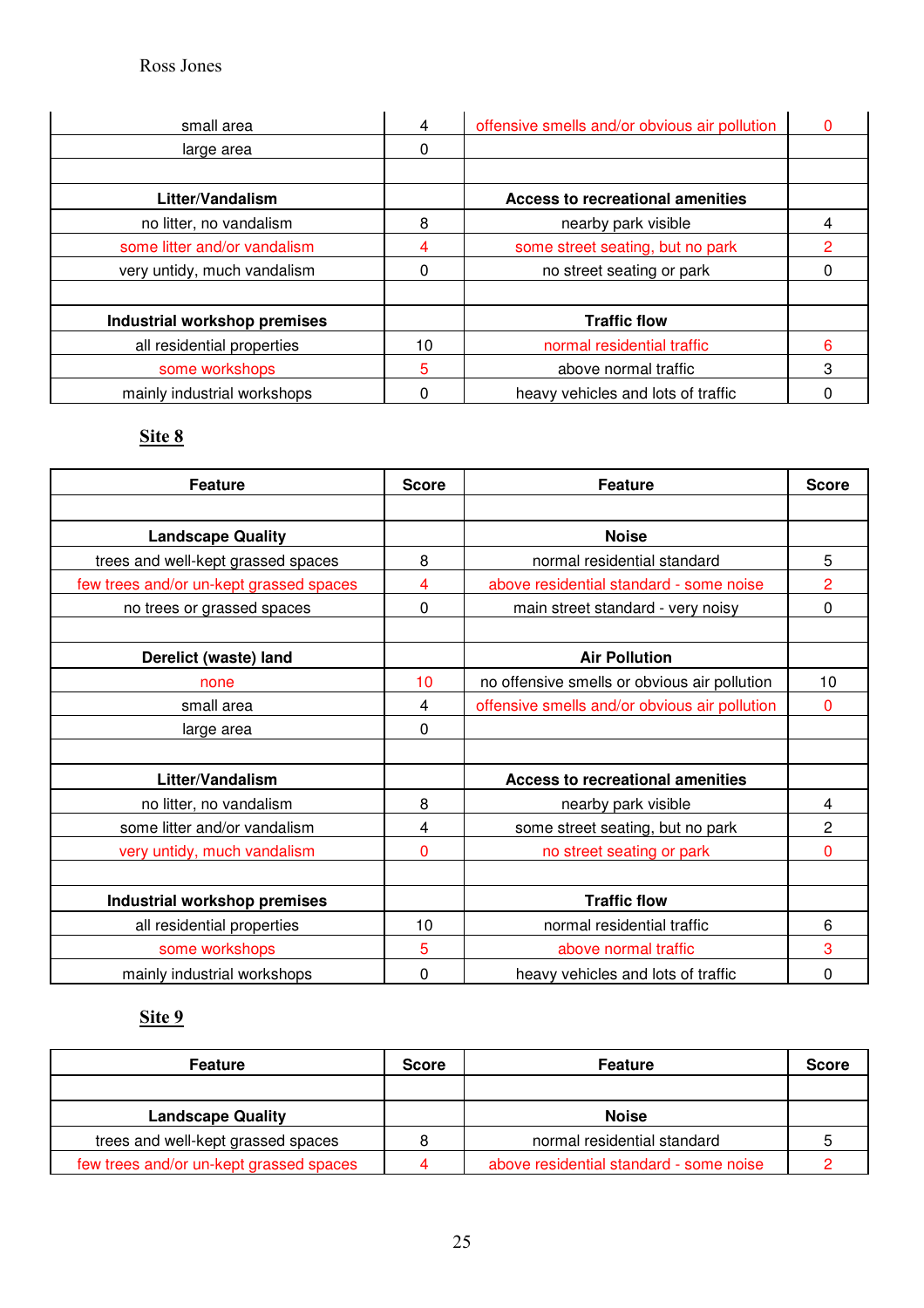| no trees or grassed spaces   | 0  | main street standard - very noisy             | 0              |
|------------------------------|----|-----------------------------------------------|----------------|
|                              |    |                                               |                |
| Derelict (waste) land        |    | <b>Air Pollution</b>                          |                |
| none                         | 10 | no offensive smells or obvious air pollution  | 10             |
| small area                   | 4  | offensive smells and/or obvious air pollution | 0              |
| large area                   | 0  |                                               |                |
|                              |    |                                               |                |
| Litter/Vandalism             |    | Access to recreational amenities              |                |
| no litter, no vandalism      | 8  | nearby park visible                           | 4              |
| some litter and/or vandalism | 4  | some street seating, but no park              | $\overline{2}$ |
| very untidy, much vandalism  | 0  | no street seating or park                     | 0              |
|                              |    |                                               |                |
| Industrial workshop premises |    | <b>Traffic flow</b>                           |                |
| all residential properties   | 10 | normal residential traffic                    | 6              |
| some workshops               | 5  | above normal traffic                          | 3              |
| mainly industrial workshops  | 0  | heavy vehicles and lots of traffic            | ი              |

# <u>Site 10</u>

| <b>Feature</b>                          | <b>Score</b> | <b>Feature</b>                                | <b>Score</b>   |
|-----------------------------------------|--------------|-----------------------------------------------|----------------|
|                                         |              |                                               |                |
| <b>Landscape Quality</b>                |              | <b>Noise</b>                                  |                |
| trees and well-kept grassed spaces      | 8            | normal residential standard                   | 5              |
| few trees and/or un-kept grassed spaces | 4            | above residential standard - some noise       | $\overline{2}$ |
| no trees or grassed spaces              | 0            | main street standard - very noisy             | 0              |
|                                         |              |                                               |                |
| Derelict (waste) land                   |              | <b>Air Pollution</b>                          |                |
| none                                    | 10           | no offensive smells or obvious air pollution  | 10             |
| small area                              | 4            | offensive smells and/or obvious air pollution | 0              |
| large area                              | 0            |                                               |                |
|                                         |              |                                               |                |
| Litter/Vandalism                        |              | <b>Access to recreational amenities</b>       |                |
| no litter, no vandalism                 | 8            | nearby park visible                           | 4              |
| some litter and/or vandalism            | 4            | some street seating, but no park              | 2              |
| very untidy, much vandalism             | 0            | no street seating or park                     | $\Omega$       |
|                                         |              |                                               |                |
| <b>Industrial workshop premises</b>     |              | <b>Traffic flow</b>                           |                |
| all residential properties              | 10           | normal residential traffic                    | 6              |
| some workshops                          | 5            | above normal traffic                          | 3              |
| mainly industrial workshops             | 0            | heavy vehicles and lots of traffic            | 0              |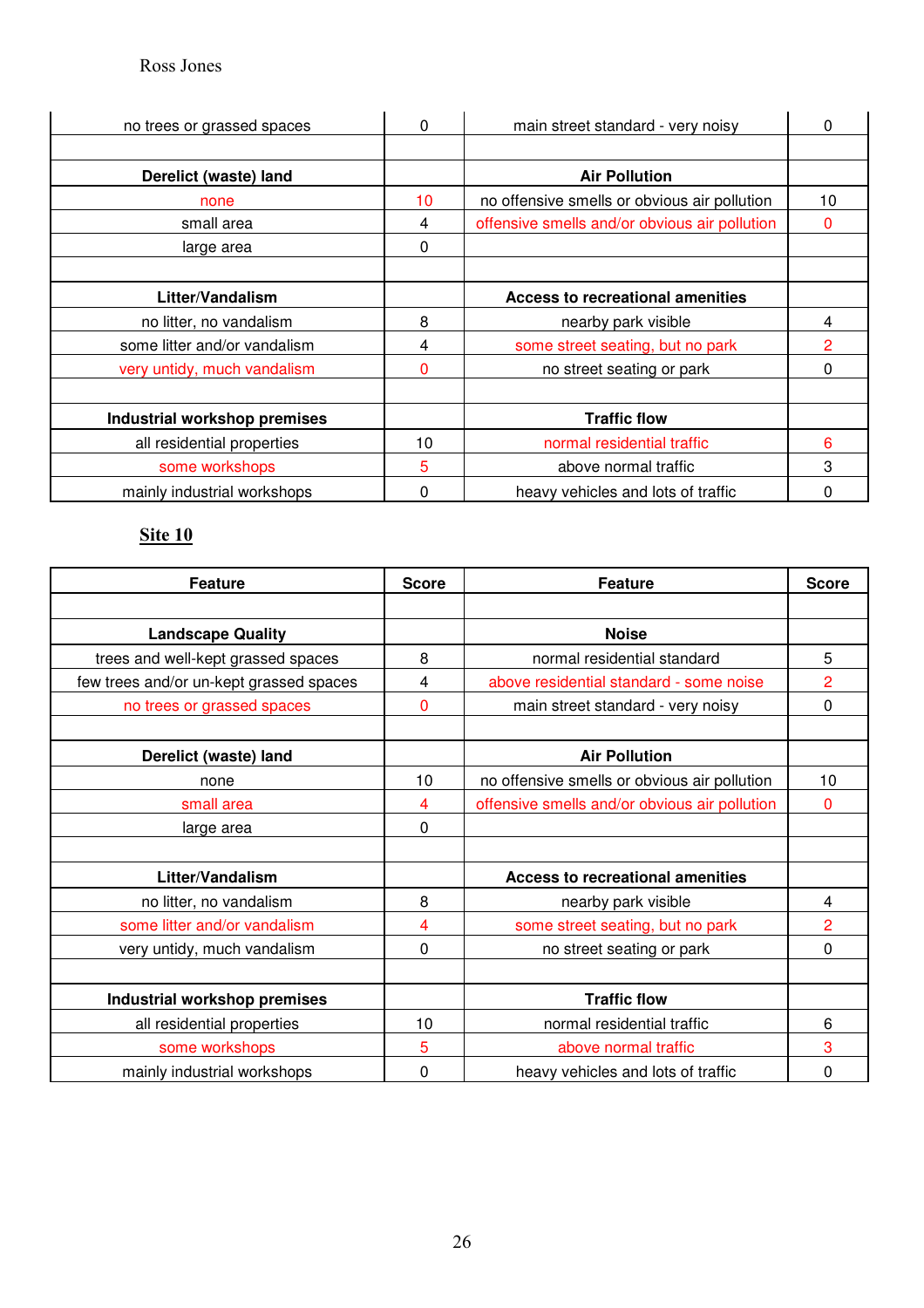#### **Site Totals**

| site | site 2 | site 3 | site 4       | site 5        | site 6 | site | site 8 | site 9 | site 10 |
|------|--------|--------|--------------|---------------|--------|------|--------|--------|---------|
| 52   | 49     | 34     | $\sim$<br>יש | $\sim$<br>. . | 26     | 29   | 24     | 29     | 20      |



We can see from the graph that again there is a decline in quality, this time environmental, as we move away from The Forum. However there are two main anomalies with these recorded results, sites 7 and 9.



The line graph again illustrates the decline in quality between each site, and the gradient at which it declines.



Fig 10 shows an example of the environmental quality in La Mina at site 10.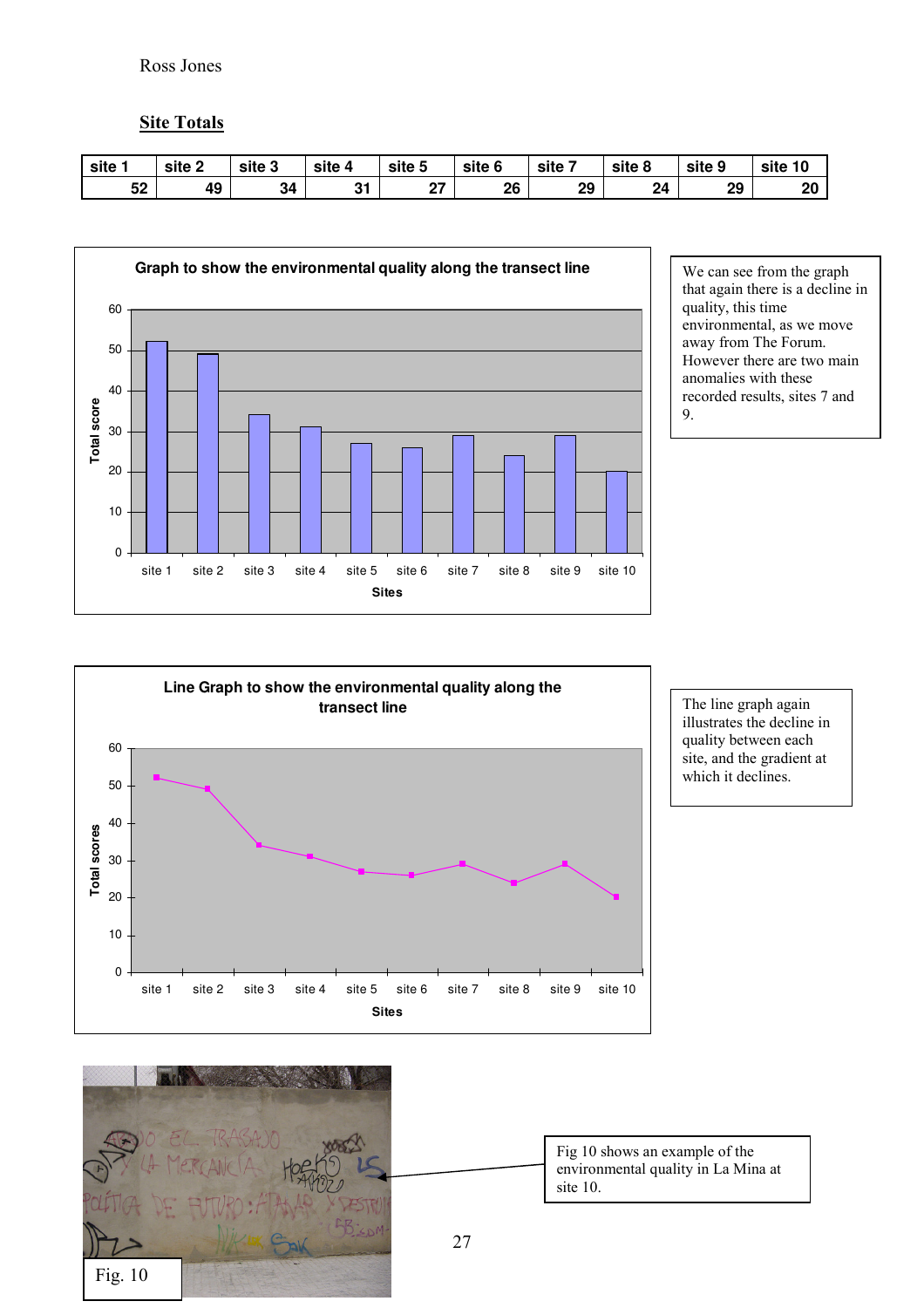# 3. Index of Services and Amenities

| <b>Type of Service</b>                   | <b>The Forum</b> | Old La Mina | <b>New La Mina</b> |
|------------------------------------------|------------------|-------------|--------------------|
| <b>Gentrified Services</b>               | 148              | U           |                    |
| <b>Local Services</b>                    | 42               | 37          | 34                 |
| <b>Communal Services</b>                 |                  | 13          |                    |
| <b>Financial Services</b>                |                  | 0           |                    |
| <b>Immigrant Services</b>                |                  |             |                    |
| Parking                                  |                  | 0           |                    |
| Services for Poverty (Evangelical Church |                  |             |                    |
| etc)                                     |                  | 2           |                    |
| Workshops etc                            |                  |             |                    |

## **Total Services and Amenities**

The Forum  $-192$ Old La Mina - 55 New La Mina - 50



The adjacent pie chart shows us that the services etc around The Forum are predominantly for the use of wealthier customers, such as gentrified clothes shops etc. The are no services that would benefit the people of La Mina



The pie chart shows a stark contrast with the services in The Forum area. In Old Mina there are no gentrified services, but many communal services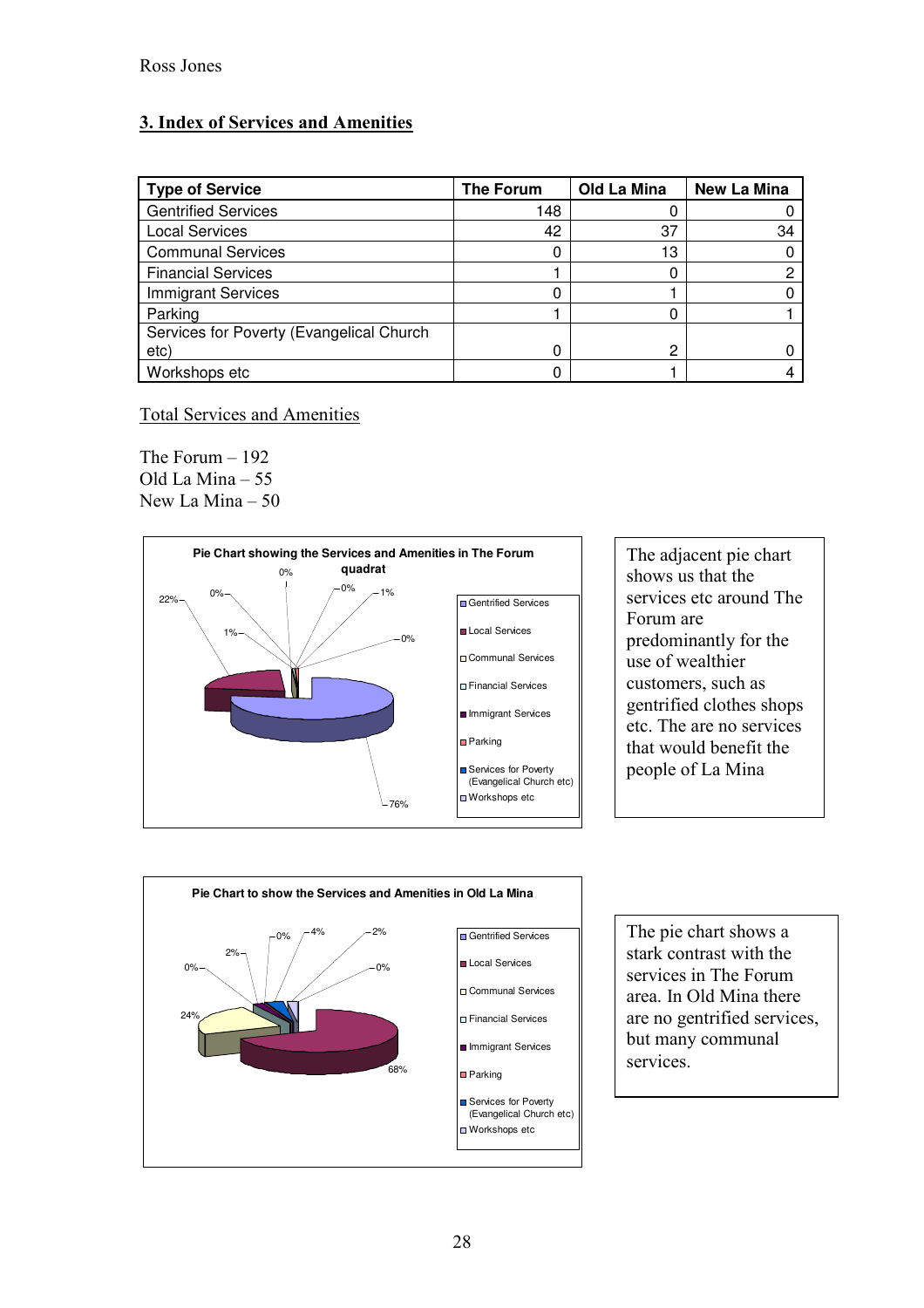

The pie chart shows again that most of the services in the area are for community use, with minimal gentrification.

# 4. People Count

| site | site 2  | site 3 | site 4 | site 5 | site 6 | site : | site 8 | site 9   | site<br>10   |
|------|---------|--------|--------|--------|--------|--------|--------|----------|--------------|
| 36   | nn<br>ᅩ |        | 39     | 24     | ັ      | 41     | 28     | מה<br>ບບ | $\sim$<br>__ |



the New Rambla. The different coloured areas represent the number of people, who were socially integrating, in the respective data collection points of  $1 - 10$ . The red area, which is directly next to the New Rambla, has the most number of people who are socially integrated, whereas the peripheral areas (blue) have the least people. There is an area of low social inclusion inside of Old La Mina, but this was part of a building site, so that is accountable.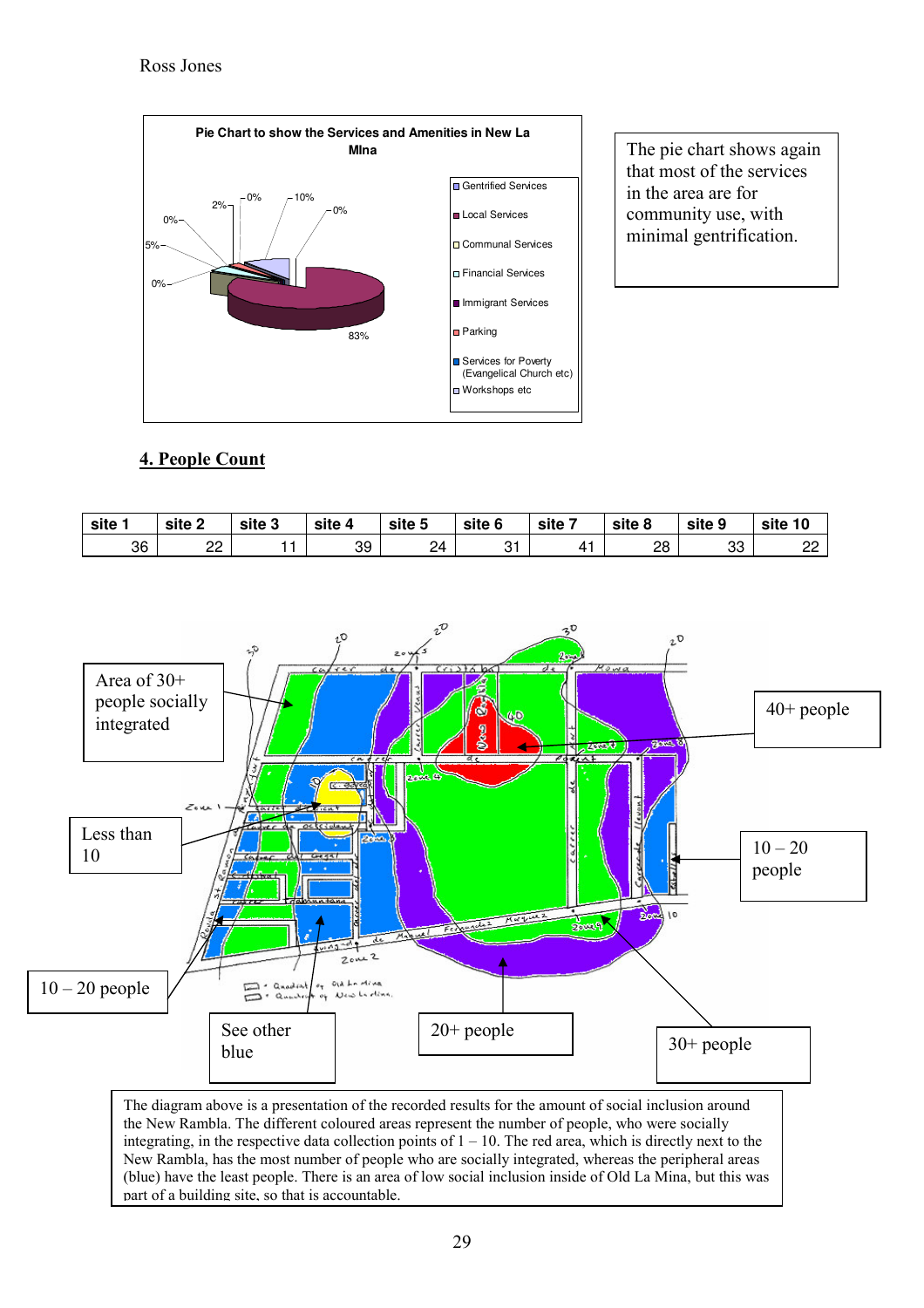# 5. Location of Renewal Programs etc



The above diagram illustrates the government inputs into the area of La Mina. There are numerous projects in process, but the time that it takes for these projects to have an effect will be the critical factor in the neighbourhood.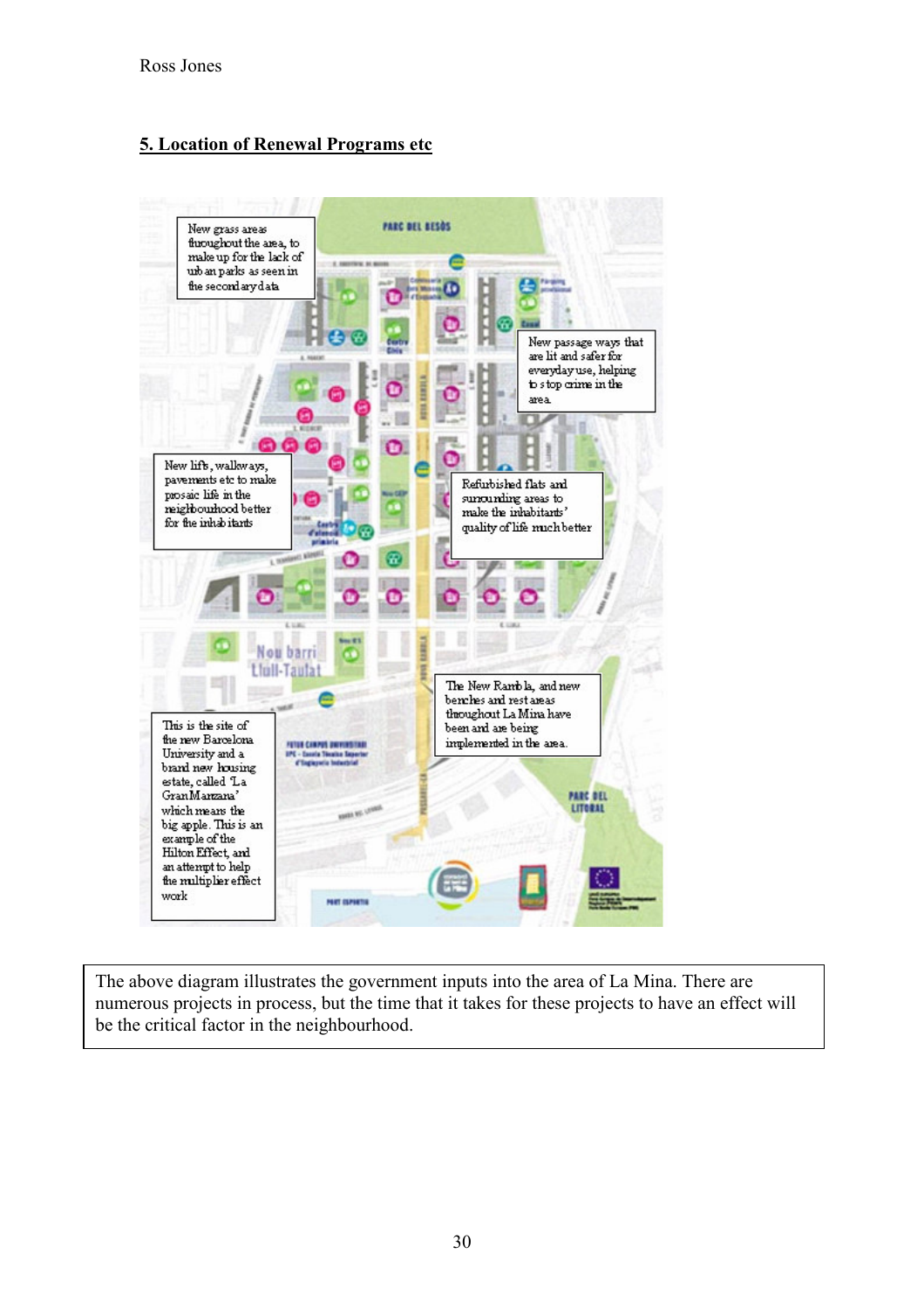## 6. Secondary Data

|                                          | Barcelona in general | La Mina |
|------------------------------------------|----------------------|---------|
| Population density (people per hectare)  | 151,3                | 256,5   |
| % of population under 15                 | 11,60                | 13,40   |
| % of population between 15 & 24          | 11,60                | 12,70   |
| % of population between 25 & 64          | 54.80                | 50,90   |
| % of population older than 64            | 21,90                | 23,0    |
| % of population with university degrees  | 16.6                 | 4       |
| metres squared of urban parks            | 10,066,800           | none    |
| population under 15 out of school        | 15,61                | 25,88   |
| % of population that understand Catalan  | 93,80                | 88,74   |
| % of population that speak Catalan       | 68,99                | 47,32   |
| life expectancy                          | 78,50                | 77,77   |
| % of population that is actively working | 44,37                | 41,88   |

This data was collected from numerous sources, including government offices and the internet. It will help me to draw a decisive conclusion. We can see that there is considerable difference between La Mina and Barcelona in general.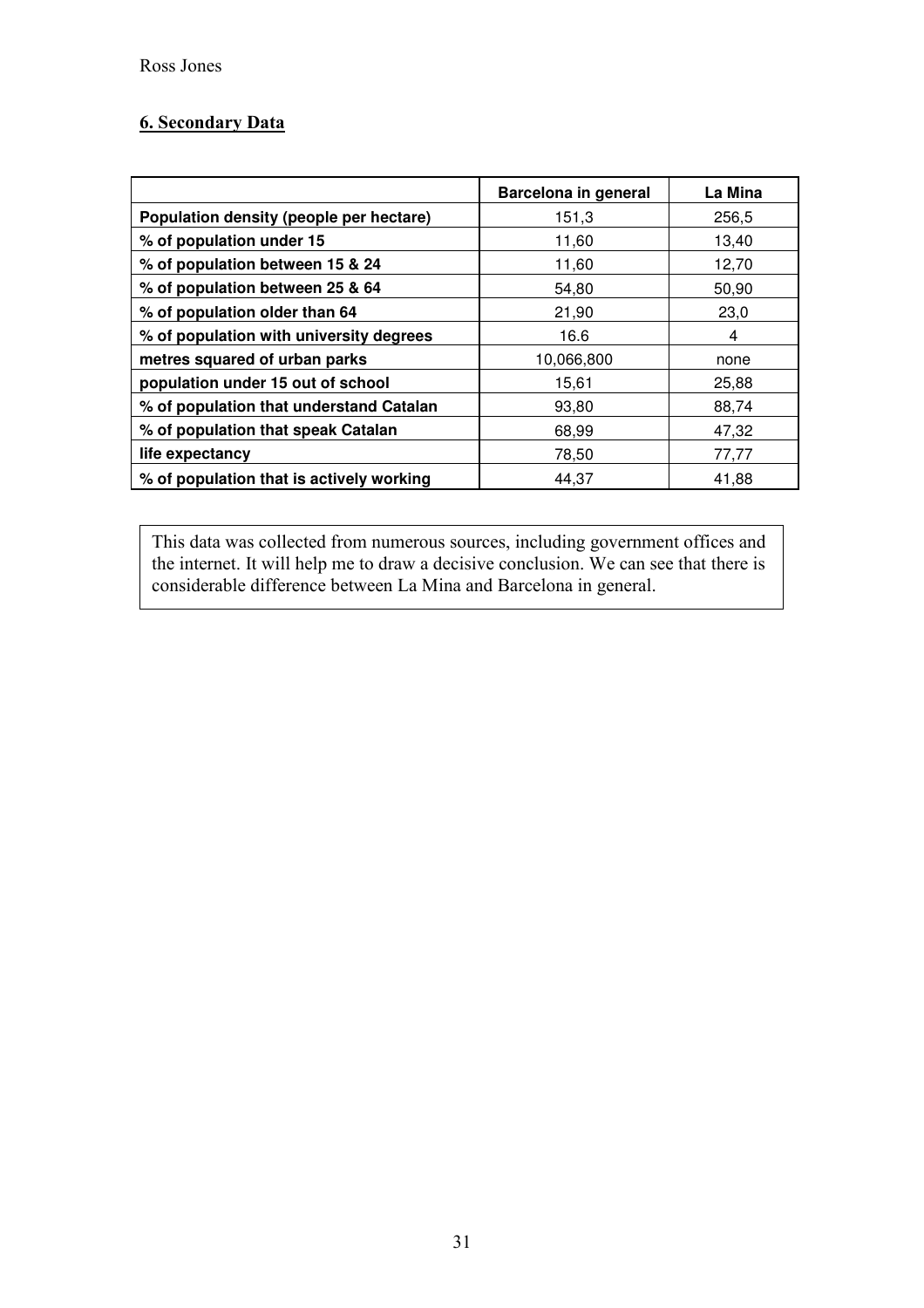Spearman rank correlation coefficient – this will help me to illustrate the strength of the link between the distance from The Forum and the respective residential and environmental qualities.

# **Residential Quality**

| <b>Site</b>    | Distance from The Forum (m) | Rank1          | <b>Residential quality</b> | Rank2 | Difference between Rank1 & Rank2 (d) | d <sup>2</sup> |
|----------------|-----------------------------|----------------|----------------------------|-------|--------------------------------------|----------------|
|                | 100                         | 10             | 39                         |       | 9                                    | 81             |
| $\overline{2}$ | 200                         | 9              | 38                         | 2.5   | 6.5                                  | 42.25          |
| 3              | 300                         | 8              | 38                         | 2.5   | 6.5                                  | 42.25          |
| 4              | 400                         |                | 29                         | 5     |                                      | 4              |
| 5              | 500                         | 6              | 32                         | 4     | 2                                    | 4              |
| 6              | 600                         | 5              | 20                         | 6.5   | $-1.5$                               | 2.25           |
|                | 700                         | 4              | 20                         | 6.5   | $-2.5$                               | 6.25           |
| 8              | 800                         | 3              | 19                         | 8     | $-5$                                 | 25             |
| 9              | 900                         | $\overline{2}$ | 14                         | 9.5   | $-7.5$                               | 56.25          |
| 10             | 1000                        |                | 14                         | 9.5   | $-8.5$                               | 72.25          |

 $d^2 = 336$ 

$$
(R^2) = 1 - \frac{6\sum d^2}{n^3 - n}
$$

When written in a mathematical formula, the Spearman rank formula looks like this. I will use this to calculate the coefficient  $(r^2)$ .

#### Calculations to find the coefficient:

- Find the value of all the d<sup>2</sup> values by adding up all the values in the Difference<sup>2</sup> column. In our example this is 336 Multiplying this by 6 gives 2016.
- Now for the bottom line of the equation. The value  $n$  is the number of sites at which you took measurements. This, in my study is 10. Substituting these values into  $n^3$  - n we get 1000 - 10
- We now have the formula:  $R^2 = 1$  (2016/990) which gives a value for  $R^2$  $1 - 2.036 = 1.036$

$$
(R^2)
$$
 = 1 -  $\frac{6\sum d^2}{n^3 - n}$ 

The closer  $r$  is to  $+1$  or  $-1$ , the stronger the likely correlation. A perfect positive correlation is  $+1$  and a perfect negative correlation is  $-1$ . However, as the Spearman rank test uses the higher rank as a less positive result and in my results the higher the mark means the better quality I had to swap the final result around. Therefore, a perfect positive correlation in my method is  $-1$  and a perfect negative is  $+1$ . The  $\mathbb{R}^2$  value of 1.036 suggests a strong relationship, illustrating that residential quality does decreases with distance from The Forum.